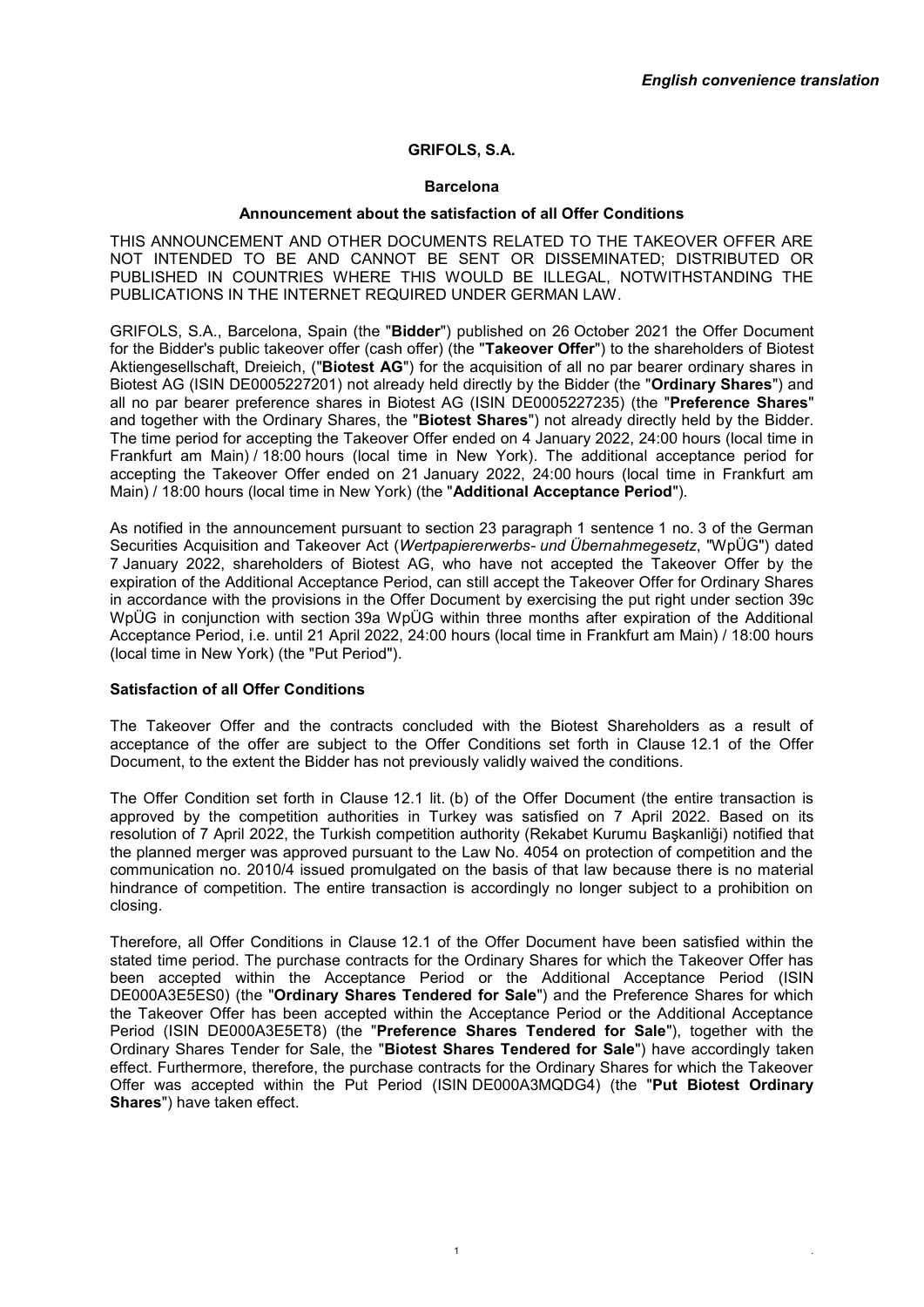## **Closing of the Takeover Offer**

In order to settle the Takeover Offer, BNP Paribas Securities Services S.C.A., Frankfurt branch, Europa-Allee 12, 60327 Frankfurt am Main (the "**Central Settlement Agent**") appointed by the Bidder as the central settlement agent for the Takeover Offer will have the Offer Price for the Biotest Shares Tendered for Sale in the amount of EUR 43.00 for each Ordinary Share Tendered for Sale and in the amount of EUR 37.00 for each Preference Share Tendered for Sale transferred through Clearstream Banking AG to the respective securities services company of the Biotest Shareholders maintaining the respective securities account (the "**Custodian Bank**") without undue delay, but at the latest on 25 April 2022.

Furthermore, the Central Settlement Agent will have the Offer Price for the Put Biotest Ordinary Shares in the amount of EUR 43.00 for each Put Biotest Ordinary Share transferred through Clearstream Banking AG to the respective Custodian Bank without undue delay, but at the latest on 2 May 2022 in order to settle the Takeover Offer.

Clearstream Banking AG will transfer the Biotest Shares Tendered for Sale and the Put Biotest Ordinary Shares, in each case including all ancillary rights, especially the right to participate in profits, that exist as of the point in time of the respective settlement to the Bidder simultaneously (*Zug um Zug*) in exchange for payment of the Offer Price for the respective Biotest Shares Tendered for Sale and the respective Put Biotest Ordinary Shares to the account of the respective Custodian Bank at Clearstream Banking AG.

Trading with the Biotest Shares Tendered for Sale in the regulated market on the Frankfurt Securities Exchange (*Prime Standard*) will stop after the regular close of trading on the Frankfurt Securities Exchange on the third banking day prior to the settlement of the Takeover Offer.

Trading with the Put Biotest Ordinary Shares in the regulated market of the Frankfurt Securities Exchange (*Prime Standard*) will stop after the regular close of trading on the Frankfurt Securities Exchange on the third banking day prior to the settlement of the put right offer under section 39c WpÜG in conjunction with section 39a WpÜG.

### **Barcelona, this 12 April 2022**

### **GRIFOLS, S.A.**

### *Board of Directors*

### **Important instructions**:

This Announcement is neither an offer to purchase nor a request to issue an offer for the sale of Biotest Shares. The provisions and terms and conditions of the Takeover Offer as well as other rules related to the Takeover Offer are notified in the Offer Document, the publication of which has been<br>permitted by the Federal Financial Supervisory Authority (Bundesanstalt für by the Federal Financial Supervisory Authority (*Bundesanstalt für Finanzdienstleistungsaufsicht*). Investors and holders of Biotest Shares (hereinafter, also "**Biotest Shareholders**") are strongly advised to read the Offer Document as well as all other documents related to the Takeover Offer because these documents contain important information. Biotest Shareholders especially residing in or with their registered office in or with their normal place of abode in the United States of America (the "**USA**") or otherwise outside the Federal Republic of Germany, the Member States of the European Union and the European Economic Area should pay special attention above all to the instructions in point 1 of the Offer Document (*General instructions for the conduct of the Offer*).

The Offer relates to shares in a German company which is admitted to trading on the Frankfurt Stock Exchange and is subject to the publication requirements, rules and practices applicable for companies listed on the exchange in the Federal Republic of Germany which are different in some material points from the rules in the USA and other legal systems. The Offer Document was prepared in the German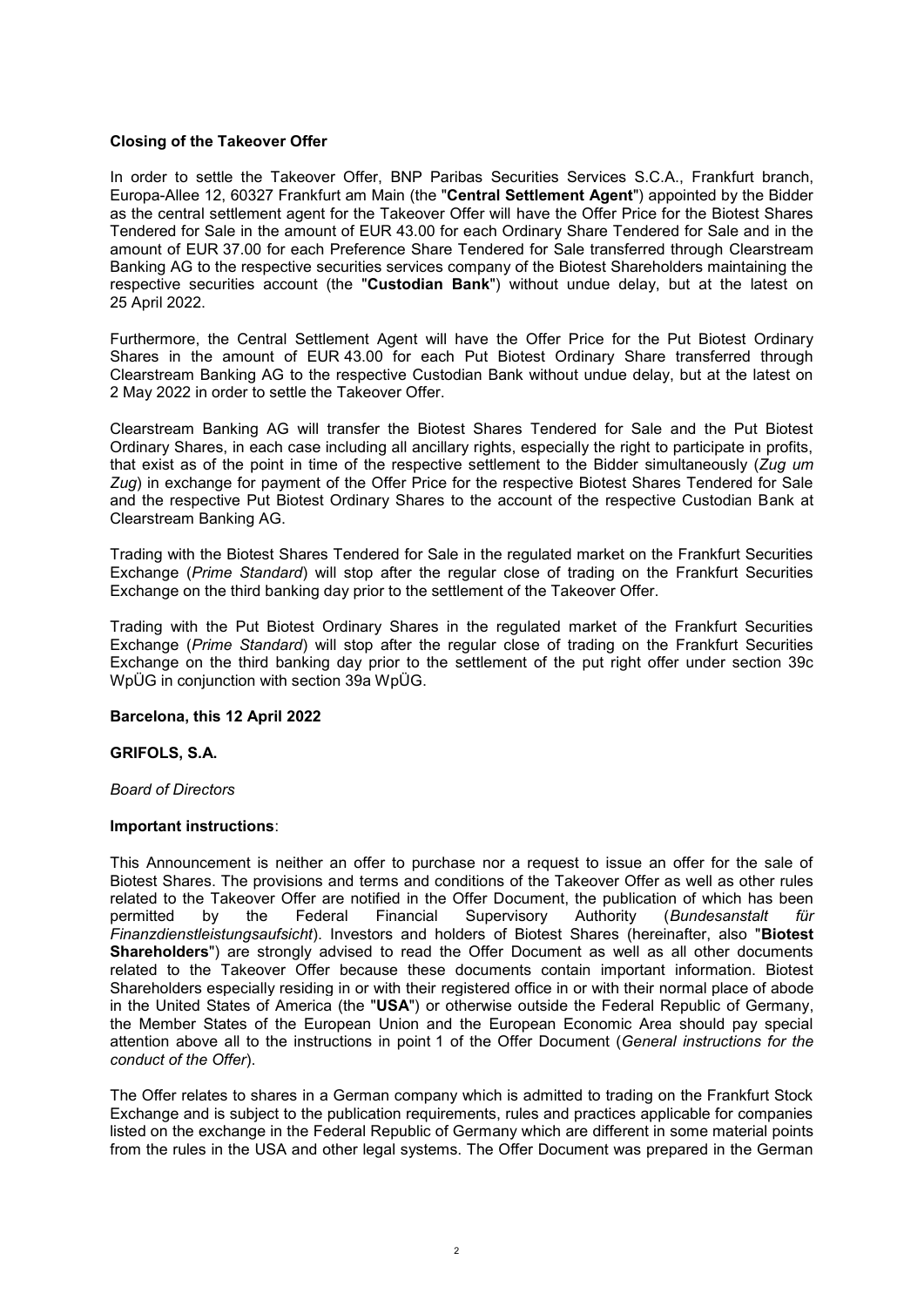style and in accordance with German practice, in order to comply with the laws of the Federal Republic of Germany, and the Offer is being carried out in accordance with these requirements. The Offer is not being carried out in accordance with the provisions of other legal systems and this is also not intended. Therefore, no announcements, registrations, licensing or approvals of the Offer and/or the Offer Document containing the Offer have been applied for or initiated outside the Federal Republic of Germany by GRIFOLS, S.A. and the persons acting in concert with GRIFOLS, S.A. GRIFOLS, S.A. and the persons acting in concert with GRIFOLS, S.A. accordingly assume no responsibility for compliance with provisions other than those of the Federal Republic of Germany with regard to carrying out such an Offer.

The Offer is being carried out in the USA in accordance with Section 14(e) and Regulation 14E of the Securities Exchange Act of 1934 of the USA, subject to the exemptions under Rule 14d-1 of the Securities Exchange Act of 1934 in the USA and otherwise in accordance with the requirements of German takeover law. Shareholders in the USA should note that Biotest AG is not listed on an exchange in the USA and is not subject to the regular requirements of the Stock Exchange Act of 1934 and does not have to file reports with the U.S. Securities and Exchange Commission and also does not do so.

Each contract concluded with GRIFOLS, S.A. as the result of accepting the Offer is subject exclusively to the law of the Federal Republic of Germany and must be interpreted in accordance with this law. It can be difficult for US shareholders (or Biotest shareholders from other jurisdictions outside Germany) to enforce rights and claims in connection with the Offer under the federal securities law of the USA (or other legal systems which the respective Biotest shareholder is used to) because GRIFOLS, S.A. and Biotest AG have their registered offices outside the USA (or outside the jurisdiction of the respective Biotest shareholder), and their respective board members, managing directors and senior employees are domiciled outside the USA (or outside the jurisdiction of the respective Biotest shareholder). It may not be possible to file a complaint against a non-US company or its respective board members, managing directors or senior employees before a non-US court based on violations of the securities laws of the USA. It may also not be possible to force a non-US company or its subsidiaries to submit to the judgment of a US court.

GRIFOLS, S.A. can acquire Biotest Shares also through the exchange in a manner other than by means of this Offer or conclude corresponding purchase contracts during the term of this Offer if such acquisitions are in accordance with the applicable provisions in German law, especially German Takeover Law, and the Offer Price (as defined in the Offer Document) will be adjusted for any higher purchase price paid outside the Offer. Information about corresponding purchases or purchase contracts will be published in accordance with section 23 para. 2 WpÜG. In order to be released from the requirements of Rule 14e-5 of the Securities Exchange Act of 1934 based on the exemption granted under SEC-Rule 14e-5(b)(12), such purchases or purchase contracts must comply with applicable German laws and provisions as well as the relevant provisions in the Securities Exchange Act of 1934. All information about such purchases will be disclosed as required in Germany and the USA. Corresponding information will also be published in the form of a non-binding English translation on the internet page of GRIFOLS, S.A. at *<https://www.grifols.com/en/biotest-voluntary-takeover-offer>*. To the extent such information is published in the Federal Republic of Germany, this information will also be provided in the English language to US shareholders.

The payments under the Offer can constitute a taxable event under applicable tax law, including the tax laws of the country of residence, the country of the registered office or the country of the normal place of abode of the Biotest shareholders. Each Biotest shareholder is strongly recommended to consult without undue delay with that shareholder's independent expert advisor with regard to the tax consequences of accepting the Offer. Neither GRIFOLS, S.A. nor the persons acting in concert with GRIFOLS, S.A. within the meaning of section 2 para. 5 sentence 1 and sentence 3 WpÜG nor their respective board members, management personnel or employees assume any responsibility for the tax effects or liabilities of any persons as a consequence of accepting the Offer.

The publication is available

in the internet at: *<https://www.grifols.com/en/biotest-voluntary-takeover-offer>*